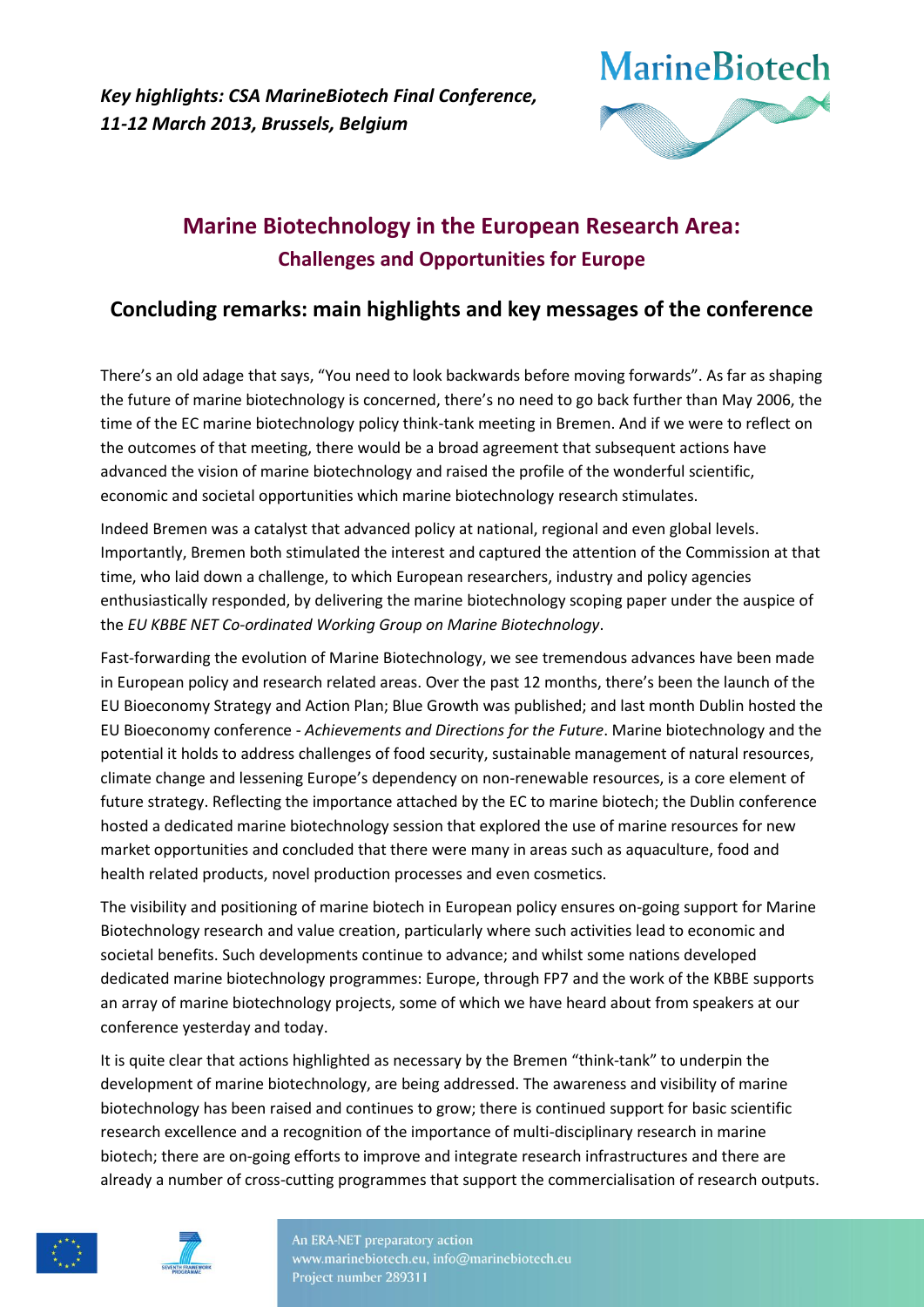

What is even more encouraging is that these issues are being addressed at national, regional and European levels, as marine biotech continues to demonstrate its potential to contribute to our overall well-being.

Anyone attending the Bremen meeting could hardly have imagined an event as this conference taking place. And they certainly would not have anticipated the hugely positive indications from Commissioner Máire Geoghegan-Quinn to the conference, regarding support from the EC to advance and deliver on the promise that marine biotechnology holds. This conference should note not only the enthusiastic participation of Commissioner Geoghegan-Quinn, but the extent of support for marine biotechnology she outlined, including the imperative of maximising its potential to contribute to economic growth and job creation; its role in enhancing the competitiveness of European industry; safeguarding our environment and as the source of new products and process that will enhance the welfare and wellbeing of Europe's citizens and that of future generations of Europeans.

This conference, whilst building on the foundation of past successes, the clear vision for marine biotechnology as reflected in the ESF/Marine Board paper 15 published in 2011 and delivering on the expectations of the Commission; is both forward looking and imaginative. It has encouraged creativity and stimulated innovative discussion. Instead of looking for reasons why, it is asking why not? Instead of seeking to build protective barriers, it is looking to you to find ways of preventing them from ever being thought of, never mind built; and rather than being exclusive, its focus is very much on finding ways to sustain a fully inclusive marine biotechnology community, through co-operation and collaboration and with a unity of purpose.

These principles were clearly reflected by the Commissioner in her address; five different DGs participated in and signed-off on Europe's strategy for the Bioeconomy; Horizon 2020 has adopted a strategic, coordinated approach to marine and maritime research as connected to marine biotechnology; advancing research and innovation in marine biotechnology can be achieved by aligning and linking national research efforts with European research collaborations; and most importantly for this conference, the Commissioner expects the results of this conference to feed into the preparation of a future ERA-NET in Marine Biotechnology that will help to establish common priorities and research agendas in this field.

Before we all go home, it might be useful to reflect how well this conference has advanced the concept of a marine biotechnology ERA-NET? The CSA MarineBiotech, as you know, built upon previous works which identified a range of priority areas such as exploring marine biodiversity for novel chemical entities; ensuring researchers have access to infrastructures and research tools with which to explore marine environments and organisms; applying biotechnologies to feed and food production as well as disease control; and the creation of production systems to generate biomass as the starting point for many products. This conference sought to gain further insights to the various European marine biotechnology research, policy and coordination initiatives; to witness the progress made and understand the capacity to engage in marine biotechnology research and development, and finally, to inform future policy and coordination effort on how best to ensure we can continue to make progress in an efficient and effective manner towards delivering on the grand challenges.



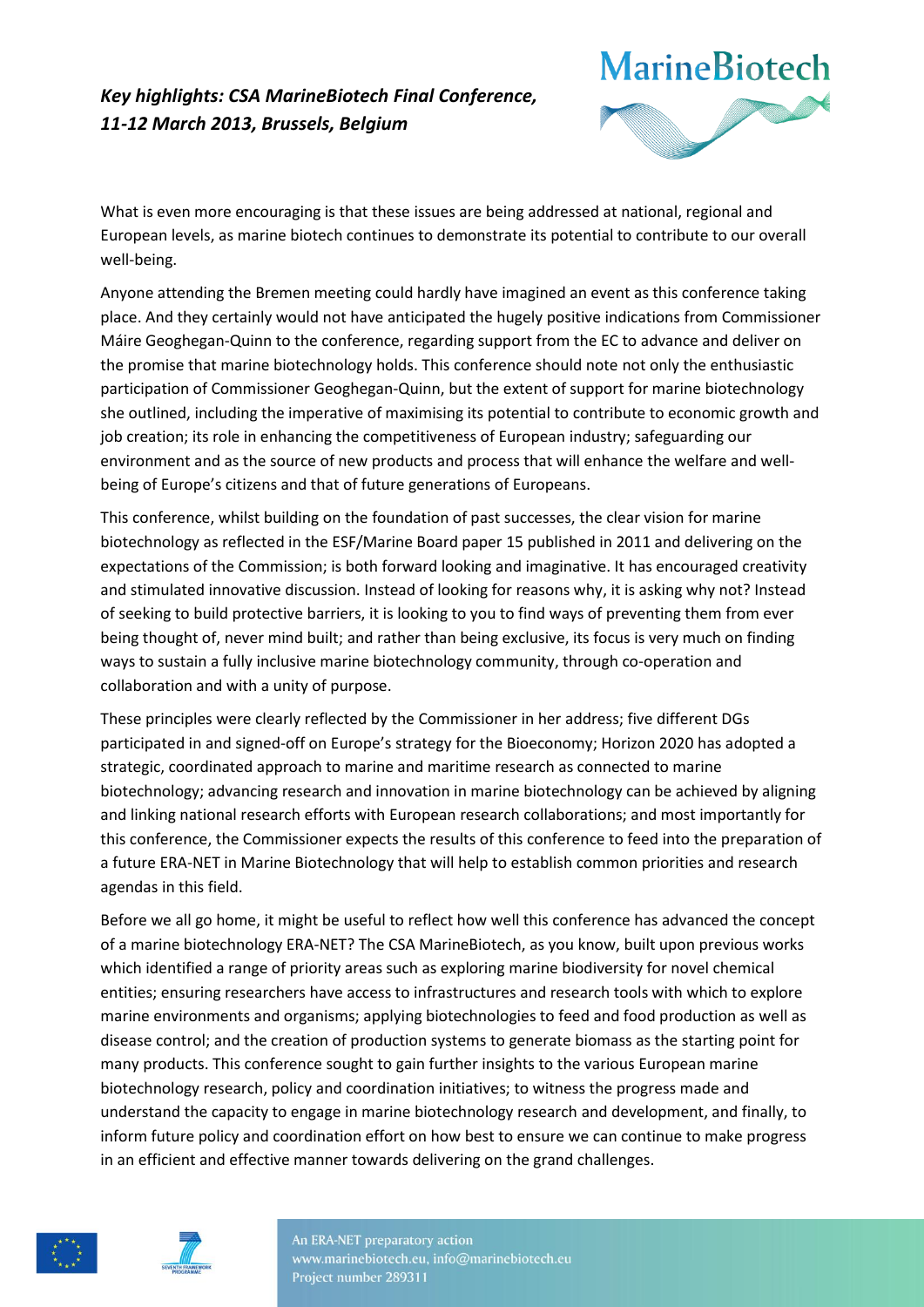

The partners involved in the CSA MarineBiotech recognised that no single country or region operating alone has the necessary capacity, knowledge or resources to fully exploit research and innovations from the marine environment. From the outset, the CSA MarineBiotech sought to prepare the foundation for an ERA-NET in the area of marine biotechnology as an important element in advancing European marine biotech research and development.

The opening session confirmed the progress made by the CSA, not only in profiling European marine biotech support mechanisms and activities but more importantly, the CSA has started to build a sustainable network of funding agencies supporting marine biotechnology which will be beneficial long past the life-span of the ERA-NET. The concurrent activities of delivering on the objectives of the CSA while building an expanding collaboration of European funding agencies to scope out a submission to establish the ERA-NET is an impressive response. It is above all a tribute to the vision, leadership and creativity of the partners within the CSA MarineBiotech.

During the conference we have been treated to some amazing insights to current European marine biotechnology research. The keynote speakers and the panellists confirmed the excellence of scientific leadership that Europe can draw upon. More importantly though in the context of the future of European marine biotechnology research and development, the poster session confirmed the emergence of the next generation of scientific excellence. We have every reason to be optimistic regarding the ability of Europe's marine biotech scientific community to continue to demonstrate creativity in what they do and in their ability to deliver the kind of innovations that are expected of them. We can clearly see there is a strong connectivity between the vision for marine biotechnology and the demonstrated capabilities of the marine biotechnology research community. Significant progress is being achieved; though there are areas where performance can be improved upon. We should be confident that the ERA-NET and any follow-on activity will continue to allow marine biotechnology capabilities to be deployed in support of scientific and economic goals and for the betterment of Europe's citizens.

So what messages should the CSA MarineBiotech project take away from this conference, and how should it do so in ways that maximise your inputs to shaping both the ERA-NET and the subsequent support network? To clarify the challenges faced in developing the ERA-NET, the CSA partners posed three questions at the start of this conference .

The first concerns the **alignment and linking of national research efforts with European research collaborations – specifically what are the challenges and how can this area be advanced?** Responses from the participants to this question are summarised below.

Any activity should add value to what already exists. Developing synergies with other initiatives will make the ERA-NET relevant across Europe. Building on existing bi-lateral agreements between member states is a possible starting point for the initiative. In addition, whilst there are possibly a number of administration issues (IP, direct and in-kind funding, etc.) that could slow down the involvement of North American and other non-European countries, the ERA-NET may benefit from wider international participation; exploring the scope for such collaboration is certainly worthwhile.



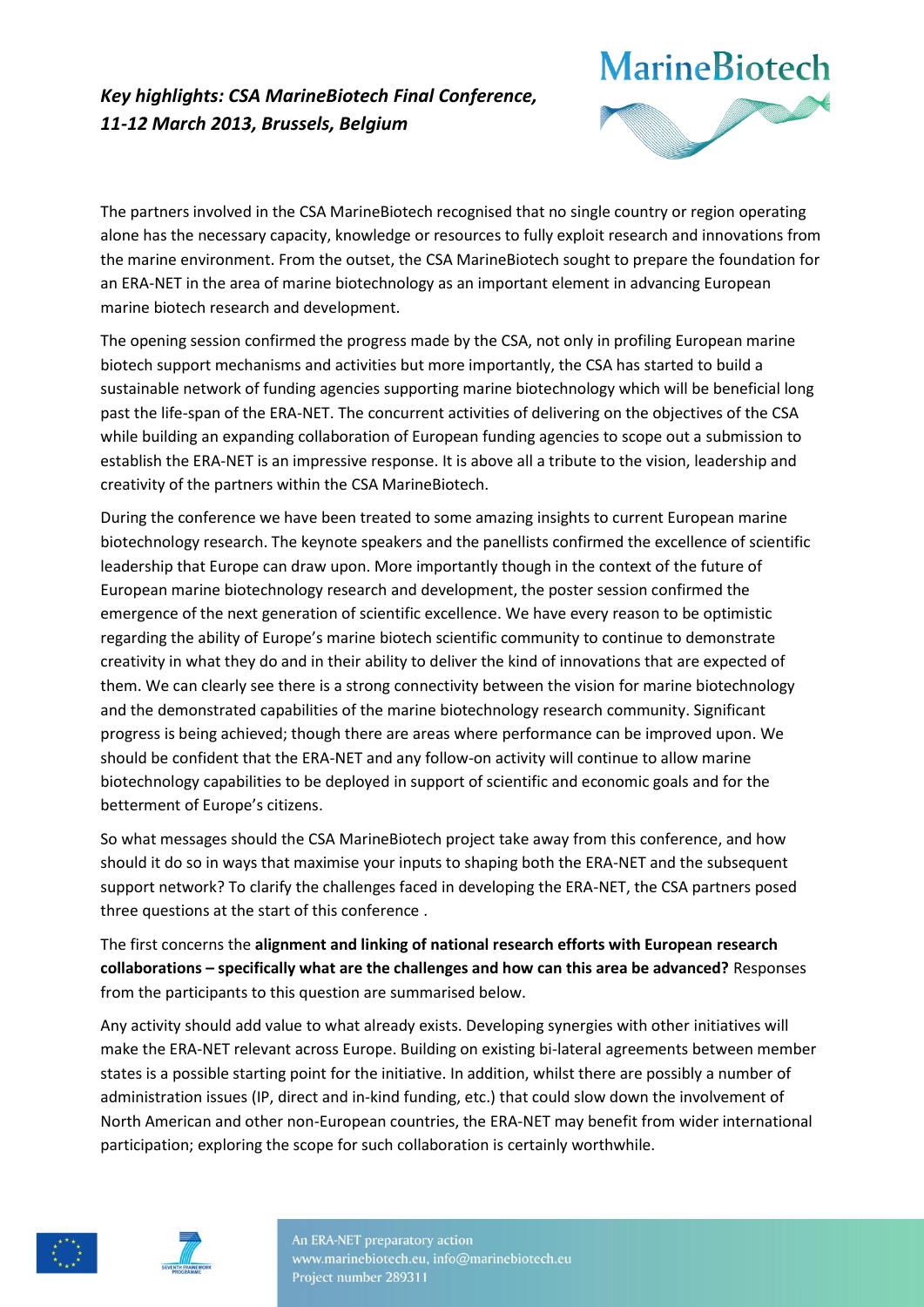

When seeking to build programmes that utilise marine biotech to exploit marine biological resources, the need to protect marine environments should not be overlooked. The exploration of marine environments is at an early stage. Sea-mounds, deep ocean troughs and other geological features are recognised as biodiversity hot-spots. With little known of the full extent of marine biological diversity, these sites may be vulnerable to exploration.

Biodiversity and marine areas need to be protected, (including Areas Beyond National Jurisdiction (ABNJ)), when exploring the marine environment. Indeed marine biotechnology research is likely to contribute new knowledge of relevance to the European policy framework for maritime spatial planning and integrated coastal management. The adoption of best practices in marine spatial planning, contribute to the conservation of marine biodiversity and enable sustainable economic development.

Relatively high levels of national investment in marine biotech exist. Up to 85 percent of all European investment in marine biotech is made by national governments. Few of these national programmes and projects are linked and some have little visibility outside national boundaries. Against this background, enhancing or facilitating coordination of national efforts, whilst possibly an opportunity, may not always be desirable. Even within regions there may not be a desire on the part of the researchers for coordination; it could threaten independence of research; weaken the competitive positioning of teams; or even add an unnecessary administrative burden to projects. Where there are industry partners in national projects, contractual frameworks may limit the scope for collaboration, or even prohibit it totally.

A common problem, to which ERA-NETs offer a solution, is enabling research that a single country could not undertake. The synergies from such interaction could be of interest to firms in the private sector, since access to a broader skill base is possible and there is a scale effect that enhances credibility of the project. However, within such projects, some firms may prefer to remain anonymous for competitive reasons.

Irrespective of their duration, it is essential that projects remain clearly focused on specific deliverables. Open ended or vague projects offer little to attract the involvement of firms. A challenge remains, concerning where or what areas to focus upon. Processes which involve firms in setting goals for ERA-NET projects are preferable to those which fail to include firms, since they are more likely to include a commercial perspective. The early involvement of firms in research projects creates the potential to develop a market focus or a utility aspect.

There is a need to clarify what is meant by "marine biotechnology". Concerns exist regarding the scope of marine biotechnology and the extent to which the marine biotechnology community risks confusing future stakeholders and the marketplace regarding the scope of marine bio.

The visibility of marine biotechnology is increasing. This is desirable at a time when there is a need to draw attention to the potential that marine environments hold as a source of novel materials, and in seeking to attract expertise from across the science spectra to work on marine materials.



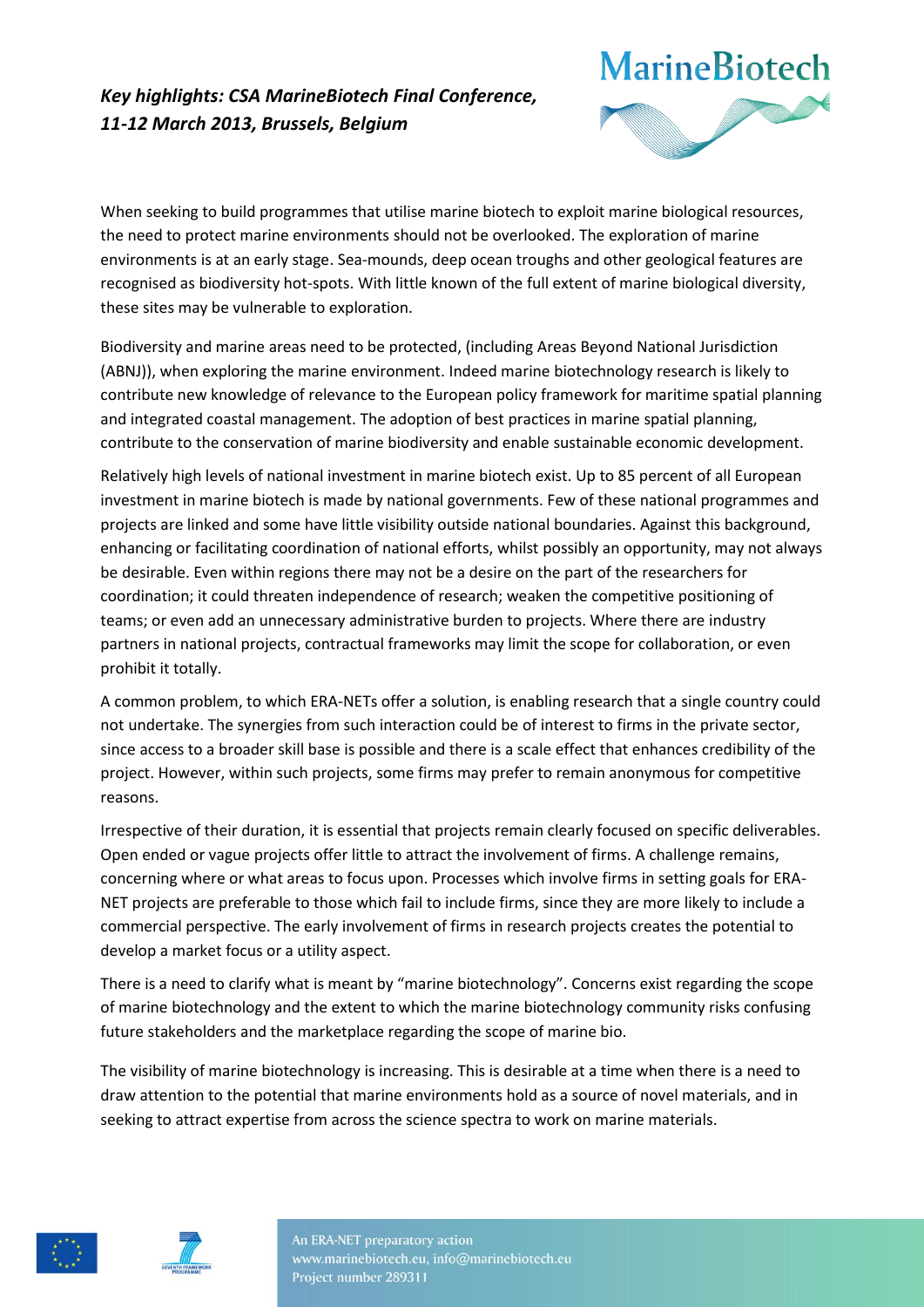

For some researchers, gaining access to new research consortia is a challenge. Where consortia target new funding opportunities, they can typically rely on experiences gained on past projects as the basis for the "new" research team. The ERA-NET opens the possibility for researchers to develop strong linkages and demonstrate scientific capabilities that could lead to further collaboration within for example future Horizon 2020 calls.

Within a broad network as proposed by the marine biotechnology ERA-NET maintaining open and clear communication is a challenge. Marine biotechnology stakeholders, whether of scientific, policy or industry origins, are likely to reflect a diversity of sectorial backgrounds. Delivery mechanisms and messages from the ERA-NET should therefore remain accessible and relevant to a diverse stakeholder group over the entire duration of the project.

National and EU funds have supported many projects, some of which generated huge amounts of data. An opportunity exists for the ERA-NET to make the results generated through public funds more easily accessible and more widely available. Indeed, the ERA-NET could draw attention to the need to create mechanisms which enable researchers and industry to understand the extent of data generated by the many European marine biotechnology related projects. An integrated marine biotechnology data repository would ensure access to such datasets and possibly eliminate duplication of effort by future research projects.

Secondly, **what lessons can we learn from Academic-Industry interaction that can be built into future marine biotech – academic-industry collaboration?** The following issues were highlighted during the discussion sessions:

The expectations of the marine biotechnology community for continued funding and an increasing high profile of the area are high. A number of projects supported with national or European funds have failed to deliver on the initial promises. In their enthusiasm to deliver high impacts, researchers can at times over commit when defining project deliverables and outcomes. Traits as this can result in the credibility of the research team being questioned. Industry seeks clarity on project risk, a degree of certainty and realistic outcomes at all stages of a project from initiation to completion. A failure by projects to retain a realistic outlook on deliverables can lead to the credibility of the marine biotech research being challenged.

The ERA-NET provides an opportunity to initiate a diversity of research activity. Such diversity is to be encouraged, since a wide range of industry sectors are likely to benefit from marine biotechnology research. There remains a necessity however, when supporting new research areas, to ensure that the research is relevant to new market opportunities and/or enhancing the competitiveness of existing products and processes.

Researchers are involved in the knowledge generation business. The research continuum spans basic research to near to market product development. Not all research results will be of immediate benefit to industry or relevant to commercial applications. The research community is becoming more adept at understanding the market relevance of its work. Greater emphasis on an early assessment of market relevance and potential market opportunities provides industry with the confidence it requires before it



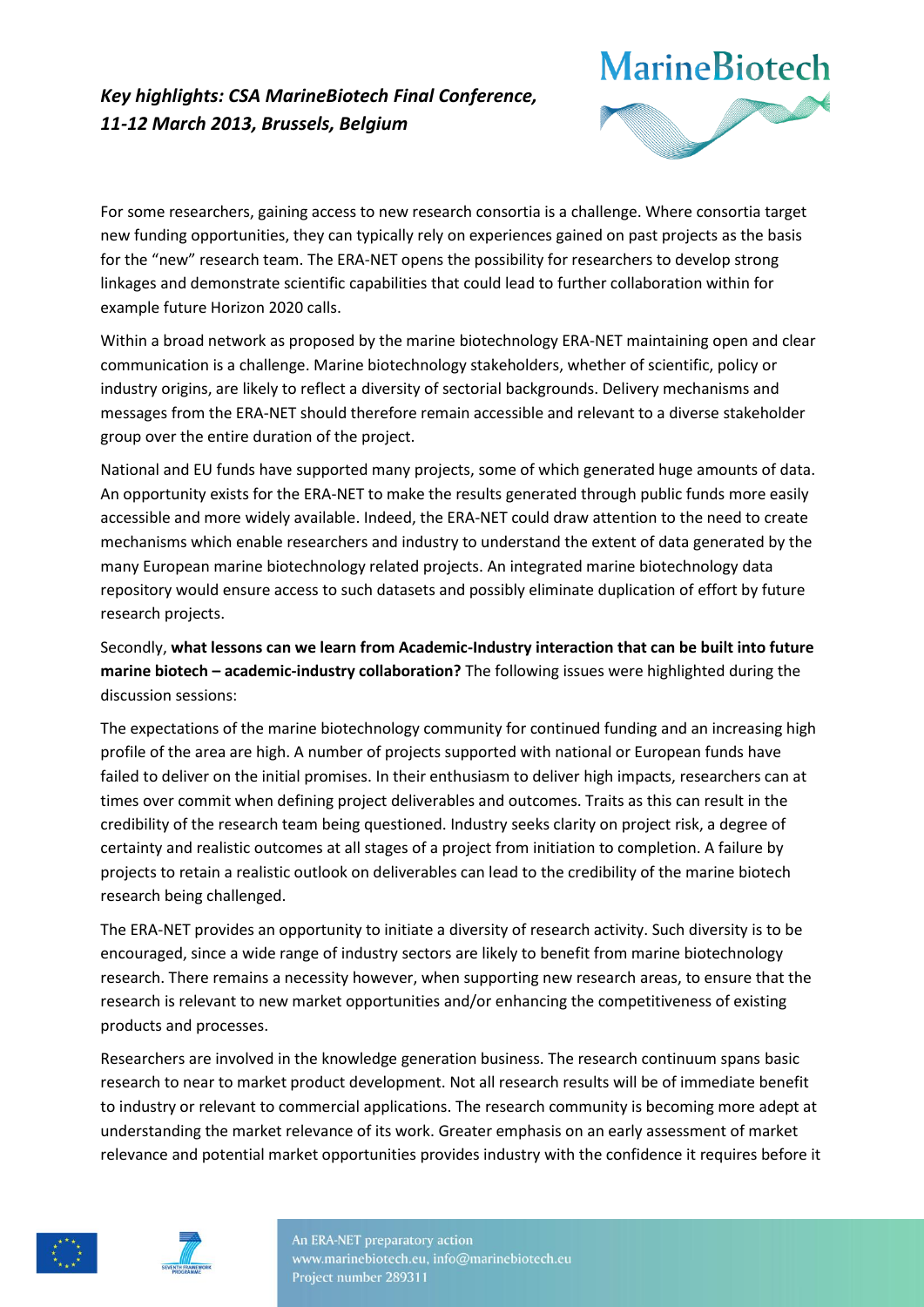

will fully engage with marine biotechnology research. Such engagement will be helpful in defining where marine biotechnology projects start.

New knowledge generation offers exciting and unfettered opportunities to the research community. Engaging with industry on research requires a focus that relates to market opportunity; whether that is near or long-term. Supporting the development of an improved understanding of competitive analysis and the marine biotechnology value chain, would be beneficial in enhancing industry academic interaction.

Capturing and embracing the potential of SMEs as the engine of growth is required. Developing insights to the challenges faced by these firms would be beneficial in targeting priorities to be addressed by the ERA-NET. Whilst a long-term vision is required, so too is a focus on areas that offers scope for short or near term successes. The successful targeting of "low-hanging fruit" by the ERA-NET would demonstrate how the initiative can assist industry to improve its understanding of the potential of marine biotechnology and identify further research/knowledge needs.

Industry seeks clarity and an understanding of project risk. Misconceptions exist regarding industry views on research contracts, ownership of results and intellectual property (IP). Positive research outcomes are not a certainty and hence not all research will lead to revenue from the licensing of IP. In the eyes of industry, the expectations of research performers are not always realistic. Industry seeks greater clarity of the research offer by way of formal agreements. Contracts between industry and research providers help industry to assess risk. Rather than fear such contracts, industry welcomes them since they clarify what will be delivered, who owns what and the conditions attached to the exploitation of research outputs and address ownership.

New emerging areas such as marine biotechnology contain areas of uncertainty. Outcomes may not always be apparent or clear from the outset. Industry is used to dealing with and managing risk. In furthering marine biotechnology interaction between industry and academia, researchers have to become more comfortable in working with imperfect information and changing situations. The ability of researchers to work with grey areas, as opposed to complete clarity, is an asset valued by industry.

Relationships are important to industry. Great efforts are made by industry in culturing relations with customers, regulatory authorities, suppliers and research providers. The "right" team for industry might not always comprise the most recognised or highest ranked researchers. Researchers that are able to understand, and fit within the culture of a firm, can be more attractive to the firm than research "experts". Industry values researchers who are able to demonstrate a wide understanding of industry needs and appreciate the various challenges firms face in securing market opportunities.

Gaps are known to exist between industry needs and funded research activity. There is a clear place for more demonstration type projects since they offer a possible solution to bridging the academia – industry divide. Similarly, researchers would be better placed to relate to firms by developing a deeper understanding of the entire value chain; this increased understanding could also lead researchers to make contributions along the entire marine biotechnology value chain.



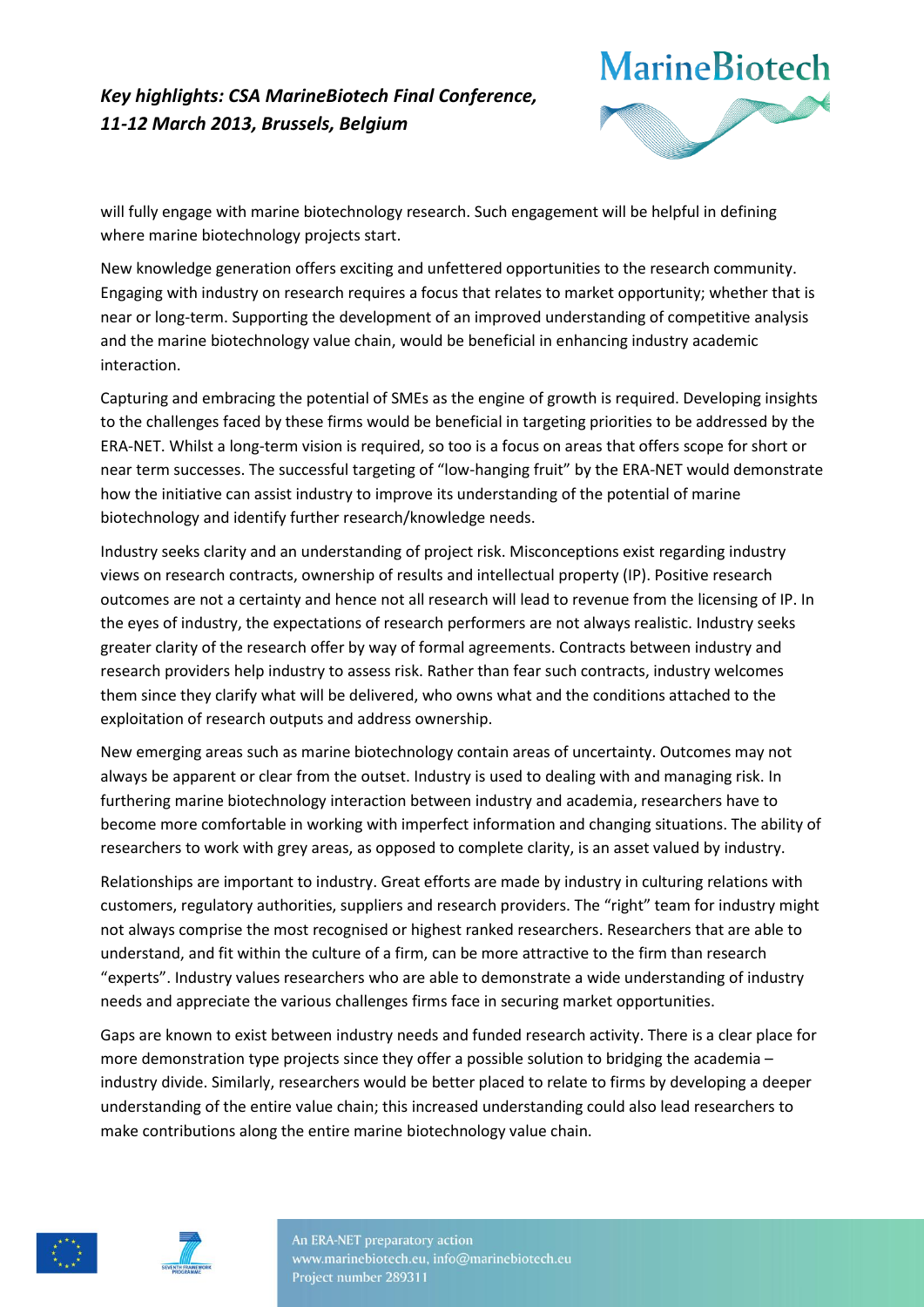

And finally, you were asked to **reflect on pan-European science policy and coordination in the context of marine biotechnology research and development.** The discussion noted the following:

The ERA-NET can assist institutions to work together on issues of common interest. Some of the JPIs and ERA-NETs already are engaged in areas relevant to the Marine Biotechnology ERA-NET. Understanding the content of these initiatives is the first step in clarifying the scope and potential for the Marine Biotech ERA-NET to build more formal linkages to them.

A wealth of learning experiences are available from the many marine biotechnology related networks that exist in Europe. Whether these are science oriented or focused on furthering regional development opportunities, they are a rich source of knowledge for the ERA-NET. They offer a diversity of insights to how networks function and the influence of different cultures on the performance of collaborative activities.

The ERA-NET should strive to achieve a diversity of participation and a balance of regional representation. By remaining open to new participants, the ERA-NET is well positioned to attract and build upon regional strengths. Capturing new disciplinary expertise and competencies; opening access to infrastructures; and drawing from specific regional experiences in marine biotechnology, will all enhance the ERA-NET and the projects it supports.

Despite the efforts of other marine biotechnology related projects, barriers to participation and difficulties in accessing data generated by them exist. Establishing an ERA-NET on the basis of clear goals and expectations that are informed by an extensive and early stakeholder engagement are desirable attributes. These attributes, as well as the promotion and operation of an open communication culture, are visible in the CSA, thus providing it with a solid foundation to build upon. However, a challenge facing the CSA is to ensure these successes are embraced by the future ERA-NET.

With the emergence of many overlapping areas of interesting scientific opportunities, the ERA-NET is likely to be challenged in making decisions regarding priorities. Efforts that give greater focus to areas where Europe has already established unique competencies, or by exploiting natural resources that offer exceptional potential and opportunities for member states are likely to offer long-term success. The impact of this approach, particularly where opportunities are relevant to economic and societal challenges is considered to be of greater value, than a purely scientific oriented one.

It is clear to me that your contributions at this conference in Brussels, coupled with the feedback the CSA received at earlier stakeholder events in Portugal and Germany will:

- Guide and shape the new ERA‐NET in Marine Biotech;
- Drive national, regional and pan‐European science policy initiatives and developments, and improve coherence between them;
- Help the ERA-NET to address major challenges such as, capturing new opportunities and bridging gaps; eliminating barriers to progress;
- Enable the transfer of experiences between countries, regions and pan‐European coordination and science policy and other initiatives.